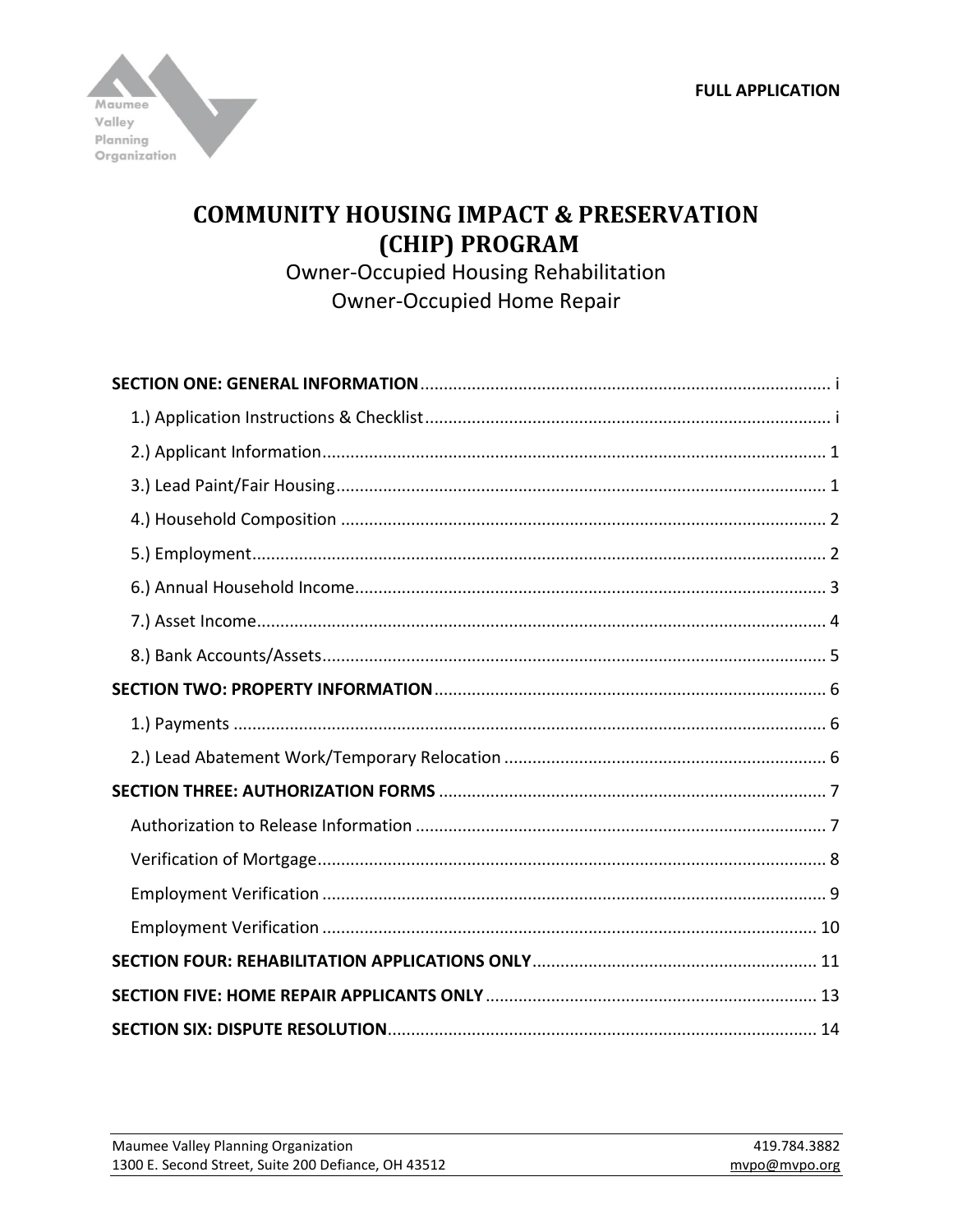# <span id="page-1-0"></span>**SECTION ONE: GENERAL INFORMATION**

## <span id="page-1-1"></span>**1.) Application Instructions & Checklist**

- $\checkmark$  Documentation (listed below) must be included with completed application.
- $\checkmark$  Complete All sections of the application.
- $\checkmark$  Missing documents or incomplete applications will not be approved.

### **Checklist for Homeowner to submit with Application:**

| $\Box$ | The employer's name and address for all persons receiving employment income are listed        |
|--------|-----------------------------------------------------------------------------------------------|
|        | on the application. Submit copies of the most recent 2 month's check stubs.                   |
| $\Box$ | Copy of deed showing ownership of the property. A copy of the deed can be obtained from       |
|        | the County Recorder.                                                                          |
| $\Box$ | All persons over 18 must sign the certification and authorization statement (page 7).         |
| $\Box$ | Proof of Homeowner's Insurance - submit a copy of the Declaration Page of your policy.        |
|        | Bank Statements - Attach copies of last consecutive 6 months' statements for all financial    |
| $\Box$ | statements, including: savings, checking, CD, stocks, bonds, annuities, etc. for ALL          |
|        | <b>HOUSEHOLD MEMBERS.</b>                                                                     |
| ❏      | Investment Statement - submit a copy of most recent statement(s).                             |
|        | Persons receiving Social Security, SSI, Disability, Worker's Compensation or Pension must     |
|        | attach a copy of the current year, monthly benefit letter. If you cannot locate your copy of  |
| $\Box$ | this year's benefit determination letter, you may obtain a copy by calling the Social         |
|        | Security Administration at 1-800-772-1213 between 7:30 a.m. and 7:00 p.m. or you may          |
|        | request it on the internet at www.ssa.gov.                                                    |
|        | Copy of last year's Federal Filed Income Taxes for all household members; For Self-           |
| $\Box$ | employed - provide complete copies of last 2 years' Federal Tax Returns filed, including      |
|        | Profit and Loss statements. If you do not file income taxes, contact our office to request    |
|        | IRS form 4506-T to document non-filing.                                                       |
| $\Box$ | Unemployment - provide copy of the current Unemployment Benefit Statement.                    |
|        | Child Support/Alimony - submit a printout from the agency reflecting the current income       |
| $\Box$ | received; if receiving income from more than one agency, be sure to submit ALL income         |
|        | received.                                                                                     |
| $\Box$ | Child over 18 is a full-time student - provide proof of enrollment (copy of schedule or other |
|        | document showing status as full-time student.)                                                |

**Mail application and documentation to:**

**CHIP Program** c/o Maumee Valley Planning Organization 1300 E. Second Street, Suite 200, Defiance OH 43512 (419) 784-3882

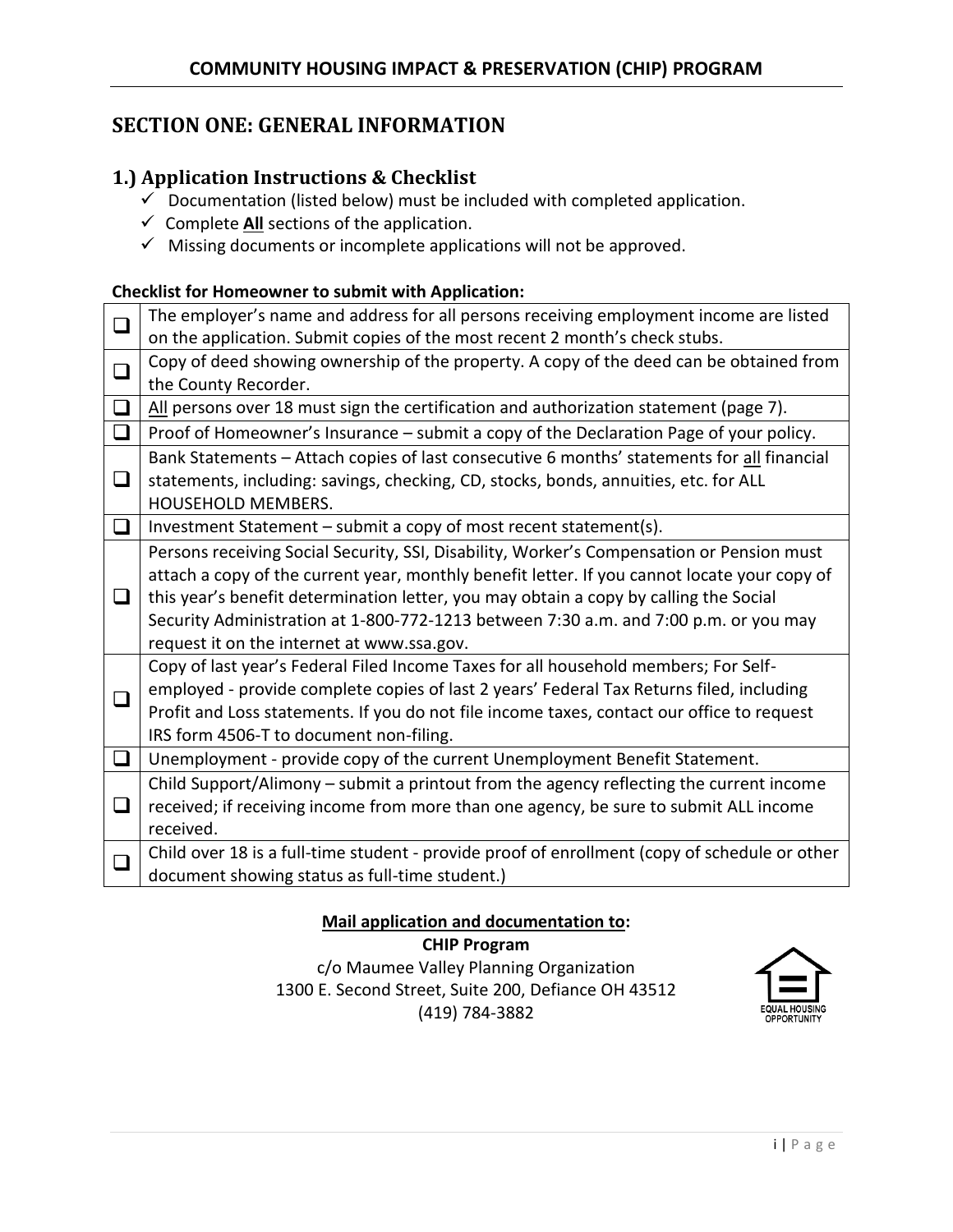# <span id="page-2-0"></span>**2.) Applicant Information**

| Applicant/Owner:                  |       |                                                                            |                     |                                                                                                 |
|-----------------------------------|-------|----------------------------------------------------------------------------|---------------------|-------------------------------------------------------------------------------------------------|
|                                   | First |                                                                            | Middle Initial Last |                                                                                                 |
| Gender: $\Box$ Male $\Box$ Female |       |                                                                            |                     |                                                                                                 |
|                                   |       |                                                                            |                     |                                                                                                 |
|                                   | First |                                                                            | Middle Initial      | Last                                                                                            |
|                                   |       |                                                                            |                     |                                                                                                 |
|                                   |       |                                                                            |                     |                                                                                                 |
|                                   |       |                                                                            |                     |                                                                                                 |
|                                   |       |                                                                            |                     |                                                                                                 |
|                                   |       |                                                                            |                     |                                                                                                 |
|                                   |       |                                                                            |                     |                                                                                                 |
|                                   |       | How many persons live in the home? How many persons are disabled? ________ |                     |                                                                                                 |
| Race/Ethnicity                    |       |                                                                            |                     |                                                                                                 |
|                                   |       |                                                                            |                     | This information is requested only for the purpose of determining compliance with Federal civil |
|                                   |       | rights law and your response will not affect your application.             |                     |                                                                                                 |
| $\Box$ White                      |       |                                                                            |                     |                                                                                                 |
|                                   |       | R Plack African American R Plack African American & White                  |                     |                                                                                                 |

|        | Black, African American |        | Black, African American & White                          |
|--------|-------------------------|--------|----------------------------------------------------------|
| $\Box$ | American Indian         |        | American Indian, Alaska Native & Black, African American |
|        | Asian                   | $\Box$ | Native Hawaiian/Other Pacific Island                     |
|        | $\Box$   Asian & White  |        | $\Box$   Other/Multi-Racial                              |

Is Ethnicity Hispanic or Latino? \_\_\_\_\_ Yes \_\_\_\_\_ No If yes, how many? \_\_\_\_

# <span id="page-2-1"></span>**3.) Lead Paint/Fair Housing**

Included with your application is information regarding Lead-Based Paint Hazards and Fair Housing. Please read them carefully and acknowledge below:

I/We acknowledge receipt of a booklet entitled "Renovate Right" and receipt of the brochure entitled "A Community Guide to Fair Housing."

| Date | Signature | Date |  |
|------|-----------|------|--|
|      |           |      |  |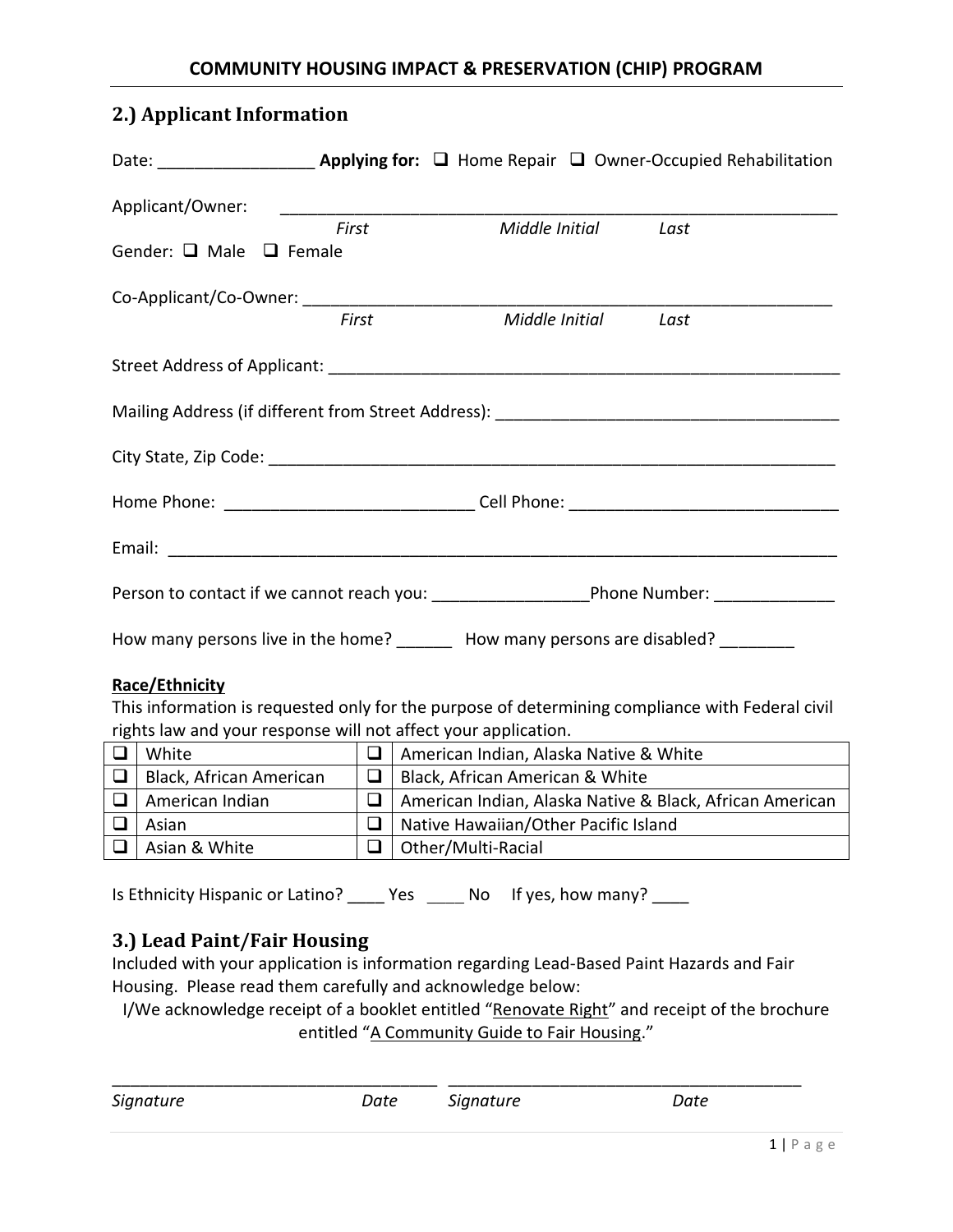# <span id="page-3-0"></span>**4.) Household Composition** *List every person who lives in the home:*

|                | Persons living in<br>the Home | <b>Name of Household Member</b><br>(includes applicant) | <b>Relation to</b><br><b>Head of</b><br>Household | Date of<br><b>Birth</b> | Age | <b>Social Security</b><br><b>Number</b> |
|----------------|-------------------------------|---------------------------------------------------------|---------------------------------------------------|-------------------------|-----|-----------------------------------------|
| $\mathbf{1}$   | Applicant/Owner:              |                                                         |                                                   |                         |     |                                         |
| $\mathbf{2}$   | Co-Applicant/Co-<br>Owner:    |                                                         |                                                   |                         |     |                                         |
| 3              | <b>Member of HH:</b>          |                                                         |                                                   |                         |     |                                         |
| 4              | <b>Member of HH:</b>          |                                                         |                                                   |                         |     |                                         |
| 5              | <b>Member of HH:</b>          |                                                         |                                                   |                         |     |                                         |
| 6              | <b>Member of HH:</b>          |                                                         |                                                   |                         |     |                                         |
| $\overline{7}$ | <b>Member of HH:</b>          |                                                         |                                                   |                         |     |                                         |
| 8              | <b>Member of HH:</b>          |                                                         |                                                   |                         |     |                                         |

# <span id="page-3-1"></span>**5.) Employment**

| <b>Name</b>    |                                                                                                                                                                                                                                                                                                                 |
|----------------|-----------------------------------------------------------------------------------------------------------------------------------------------------------------------------------------------------------------------------------------------------------------------------------------------------------------|
| <b>Address</b> | <b>Phone Number</b>                                                                                                                                                                                                                                                                                             |
|                | How long? $\frac{1}{2}$ $\frac{1}{2}$ $\frac{1}{2}$ $\frac{1}{2}$ $\frac{1}{2}$ $\frac{1}{2}$ $\frac{1}{2}$ $\frac{1}{2}$ $\frac{1}{2}$ $\frac{1}{2}$ $\frac{1}{2}$ $\frac{1}{2}$ $\frac{1}{2}$ $\frac{1}{2}$ $\frac{1}{2}$ $\frac{1}{2}$ $\frac{1}{2}$ $\frac{1}{2}$ $\frac{1}{2}$ $\frac{1}{2}$ $\frac{1}{2}$ |
|                |                                                                                                                                                                                                                                                                                                                 |
| <b>Name</b>    |                                                                                                                                                                                                                                                                                                                 |
| <b>Address</b> | <b>Phone Number</b>                                                                                                                                                                                                                                                                                             |
|                | How long? $\frac{1}{2}$ $\frac{1}{2}$ $\frac{1}{2}$ $\frac{1}{2}$ $\frac{1}{2}$ $\frac{1}{2}$ $\frac{1}{2}$ $\frac{1}{2}$ $\frac{1}{2}$ $\frac{1}{2}$ $\frac{1}{2}$ $\frac{1}{2}$ $\frac{1}{2}$ $\frac{1}{2}$ $\frac{1}{2}$ $\frac{1}{2}$ $\frac{1}{2}$ $\frac{1}{2}$ $\frac{1}{2}$ $\frac{1}{2}$ $\frac{1}{2}$ |
|                |                                                                                                                                                                                                                                                                                                                 |
| Name           |                                                                                                                                                                                                                                                                                                                 |
| <b>Address</b> | <b>Phone Number</b>                                                                                                                                                                                                                                                                                             |
|                | How long?                                                                                                                                                                                                                                                                                                       |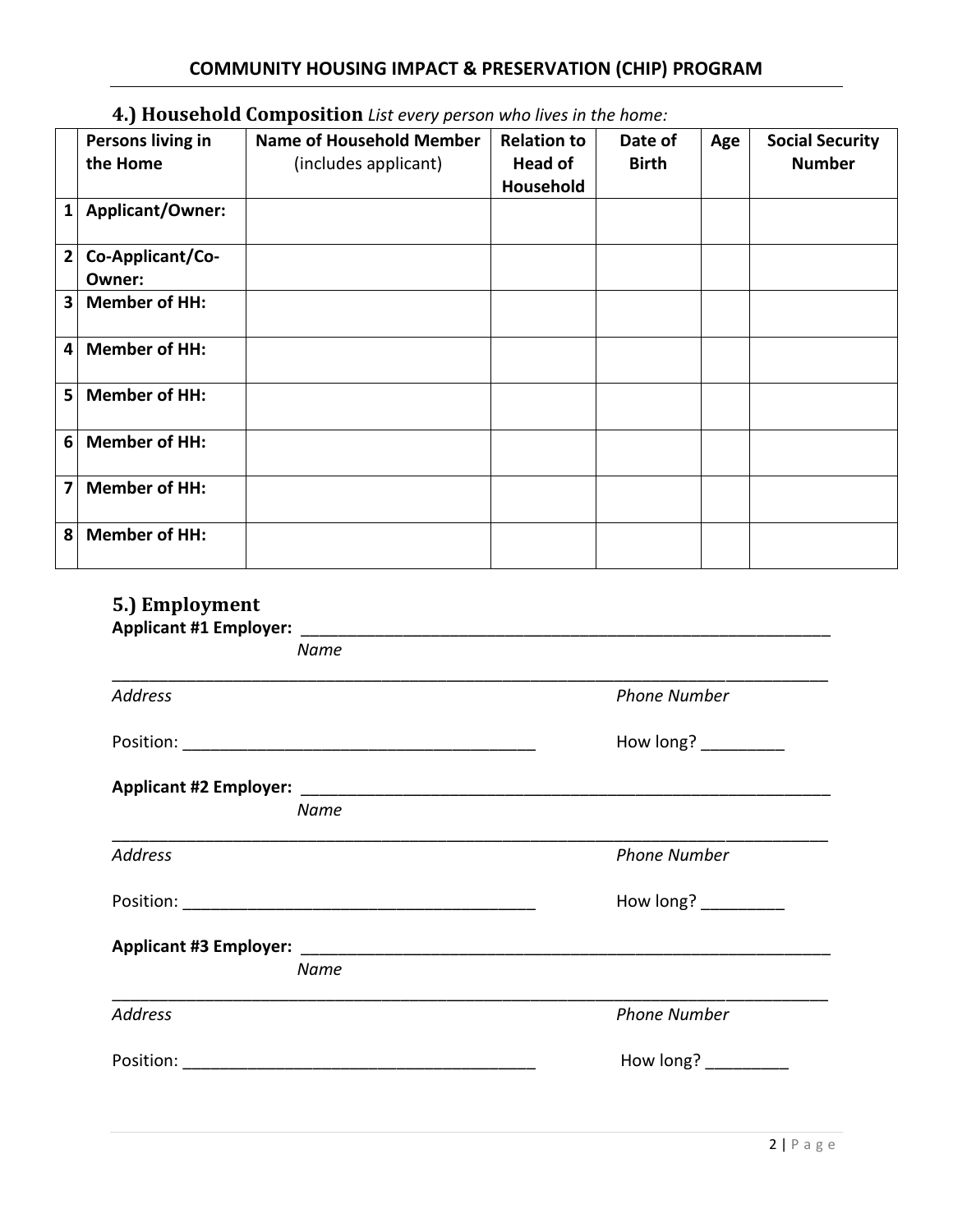## **COMMUNITY HOUSING IMPACT & PRESERVATION (CHIP) PROGRAM**

\_\_\_\_\_\_\_\_\_\_\_\_\_\_\_\_\_\_\_\_\_\_\_\_\_\_\_\_\_\_\_\_\_\_\_\_\_\_\_\_\_\_\_\_\_\_\_\_\_\_\_\_\_\_\_\_\_\_\_\_\_\_\_\_\_\_\_\_\_\_\_\_\_\_\_\_\_\_

\_\_\_\_\_\_\_\_\_\_\_\_\_\_\_\_\_\_\_\_\_\_\_\_\_\_\_\_\_\_\_\_\_\_\_\_\_\_\_\_\_\_\_\_\_\_\_\_\_\_\_\_\_\_\_\_\_\_\_\_\_\_\_\_\_\_\_\_\_\_\_\_\_\_\_\_\_\_

**Other Employment** (name of person employed):

\_\_\_\_\_\_\_\_\_\_\_\_\_\_\_\_\_\_\_\_\_\_\_\_\_\_\_\_\_\_\_\_\_\_\_\_\_\_\_\_\_\_\_\_

\_\_\_\_\_\_\_\_\_\_\_\_\_\_\_\_\_\_\_\_\_\_\_\_\_\_\_\_\_\_\_\_\_\_\_\_\_\_\_\_\_\_\_\_\_\_\_\_\_\_\_\_\_\_

*Employer Name & Address*

#### **Pension Provider or other income:**

*Address & Phone Number*

## <span id="page-4-0"></span>**6.) Annual Household Income**

(Gross income is the total revenue before deductions and taxes) If there is not enough room to list income, list on separate sheet – **all income must be documented**

\*Pensions & Retirement include the following: VA, Railroad, OPERS, 401K, IRA, Annuities, etc.

| <b>Source of Income</b> | <b>Applicant/Owner</b>  | Co-Applicant/           | <b>Other Household</b>                                                                                                                                  | <b>Other Household</b> |
|-------------------------|-------------------------|-------------------------|---------------------------------------------------------------------------------------------------------------------------------------------------------|------------------------|
|                         |                         | Co-Owner                | <b>Member</b>                                                                                                                                           | <b>Member</b>          |
| <b>Gross Salary</b>     | Hr. Rate: The Manager   | Hr. Rate: _________     | Hr. Rate: __________                                                                                                                                    | Hr. Rate: __________   |
| Primary Income          | Hr. Per Week: ___       | Hr. Per Week: ___       | Hr. Per Week: ___                                                                                                                                       | Hr. Per Week: ___      |
|                         | Annual:__________       |                         | Annual: 1997                                                                                                                                            | Annual:                |
|                         |                         |                         |                                                                                                                                                         |                        |
| <b>Gross Salary</b>     | Hr. Rate: _________     | Hr. Rate: ________      | Hr. Rate: _________                                                                                                                                     | Hr. Rate: _________    |
| Secondary Income        | Hr. Per Week:           | Hr. Per Week:           | Hr. Per Week:                                                                                                                                           | Hr. Per Week:          |
|                         | Annual:                 | Annual:__________       | Annual:__________                                                                                                                                       | Annual:___________     |
|                         |                         |                         |                                                                                                                                                         |                        |
| <b>Gross Salary</b>     | Hr. Rate: $\frac{1}{2}$ | Hr. Rate: $\frac{1}{2}$ | Hr. Rate: $\frac{1}{\sqrt{1-\frac{1}{2}} \cdot \frac{1}{\sqrt{1-\frac{1}{2}} \cdot \frac{1}{2}} \cdot \frac{1}{\sqrt{1-\frac{1}{2}} \cdot \frac{1}{2}}$ | Hr. Rate: _________    |
| Overtime pay            | Hr. Per Week: ___       | Hr. Per Week: ___       | Hr. Per Week: ___                                                                                                                                       | Hr. Per Week: ___      |
|                         |                         | Annual: 1997            | Annual: 1997                                                                                                                                            | Annual:                |
|                         |                         |                         |                                                                                                                                                         |                        |
| <b>Bonuses</b>          |                         |                         |                                                                                                                                                         |                        |
| Commissions             |                         |                         |                                                                                                                                                         |                        |
| Child and/or            |                         |                         |                                                                                                                                                         |                        |
| <b>Spousal Support</b>  |                         |                         |                                                                                                                                                         |                        |
| Interest/Dividends      |                         |                         |                                                                                                                                                         |                        |
| Net Income from         |                         |                         |                                                                                                                                                         |                        |
| <b>Business</b>         |                         |                         |                                                                                                                                                         |                        |
| Social Security/SSI     |                         |                         |                                                                                                                                                         |                        |
| Lease/property          |                         |                         |                                                                                                                                                         |                        |
| income                  |                         |                         |                                                                                                                                                         |                        |
| *Pensions &             |                         |                         |                                                                                                                                                         |                        |
| Retirement              |                         |                         |                                                                                                                                                         |                        |
| Unemployment            |                         |                         |                                                                                                                                                         |                        |
| <b>Benefits</b>         |                         |                         |                                                                                                                                                         |                        |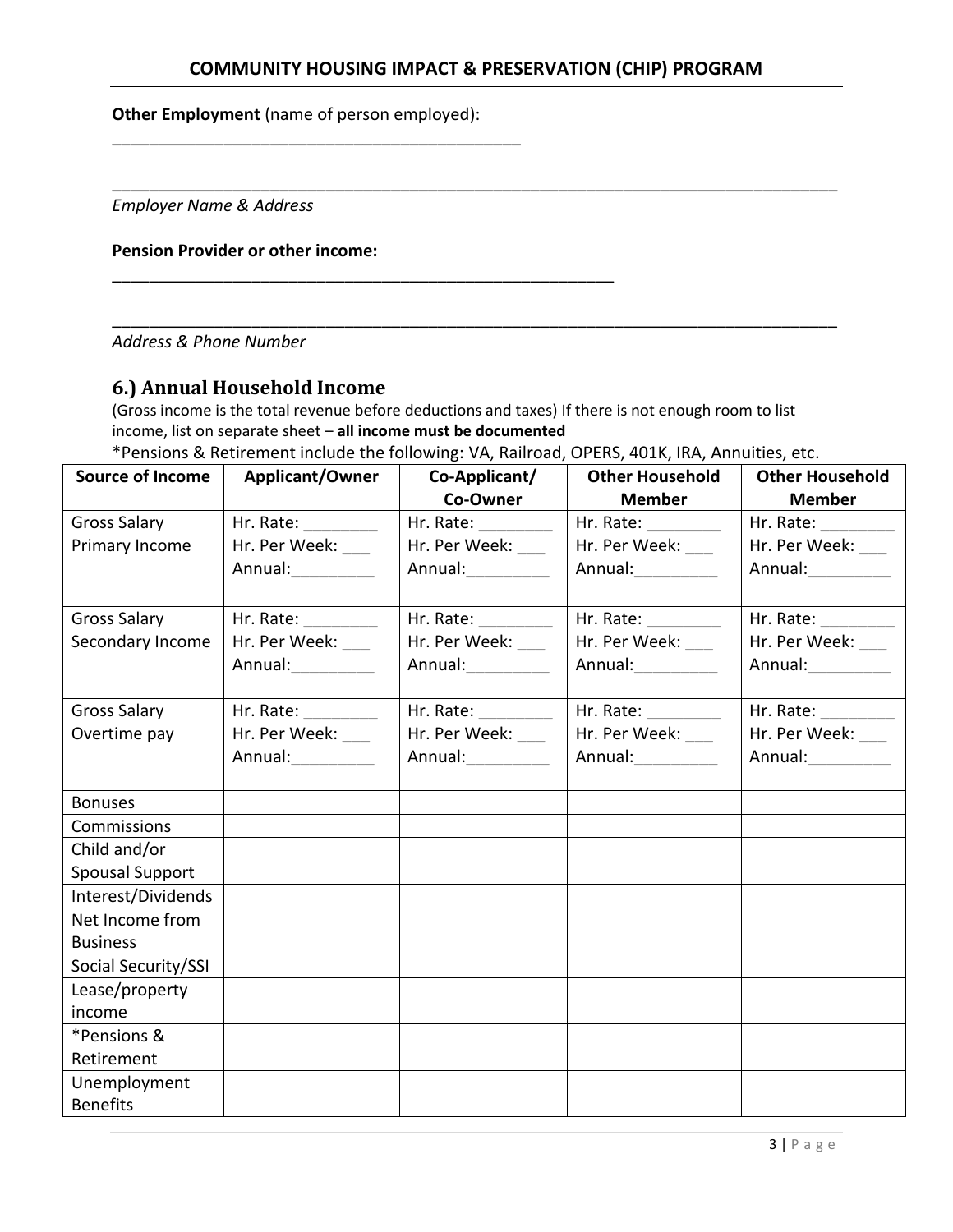## **COMMUNITY HOUSING IMPACT & PRESERVATION (CHIP) PROGRAM**

| <b>Source of Income</b> | Applicant/Owner | Co-Applicant/<br>Co-Owner | <b>Other Household</b><br><b>Member</b> | <b>Other Household</b><br><b>Member</b> |
|-------------------------|-----------------|---------------------------|-----------------------------------------|-----------------------------------------|
| Workers                 |                 |                           |                                         |                                         |
| Compensation,           |                 |                           |                                         |                                         |
| etc.                    |                 |                           |                                         |                                         |
| Cash Assistance         |                 |                           |                                         |                                         |
|                         |                 |                           |                                         |                                         |
| Other Regular           |                 |                           |                                         |                                         |
| Contributions           |                 |                           |                                         |                                         |
| and/or gifts            |                 |                           |                                         |                                         |
| <b>TOTALS:</b>          |                 |                           |                                         |                                         |

# <span id="page-5-0"></span>**7.) Asset Income**

\*Assets include, but not limited to: Checking, Savings, Credit Union, Stocks, Bonds, Retirement Plans, Life Insurance, insurance settlements, equity in other property, etc. for ALL HOUSEHOLD MEMBERS.

| <b>Household Member</b> | <b>Asset Description*</b>                                              | <b>Current Cash Value</b><br>of Assets | <b>Actual Income from Assets</b> |
|-------------------------|------------------------------------------------------------------------|----------------------------------------|----------------------------------|
|                         |                                                                        |                                        |                                  |
|                         |                                                                        |                                        |                                  |
|                         |                                                                        |                                        |                                  |
|                         |                                                                        |                                        |                                  |
|                         |                                                                        |                                        |                                  |
|                         |                                                                        |                                        |                                  |
|                         | Do you own any real estate property other than your primary residence? |                                        | Yes<br><b>No</b>                 |
| If yes, list:           | <b>Use of Property</b>                                                 | <b>Monthly Lease</b>                   | If leased, provide copy of       |
| <b>ADDRESS</b>          | (Commercial/residential)                                               | <b>Amount</b>                          | agreement                        |
|                         |                                                                        |                                        |                                  |
|                         |                                                                        |                                        |                                  |
|                         |                                                                        |                                        |                                  |
|                         |                                                                        |                                        |                                  |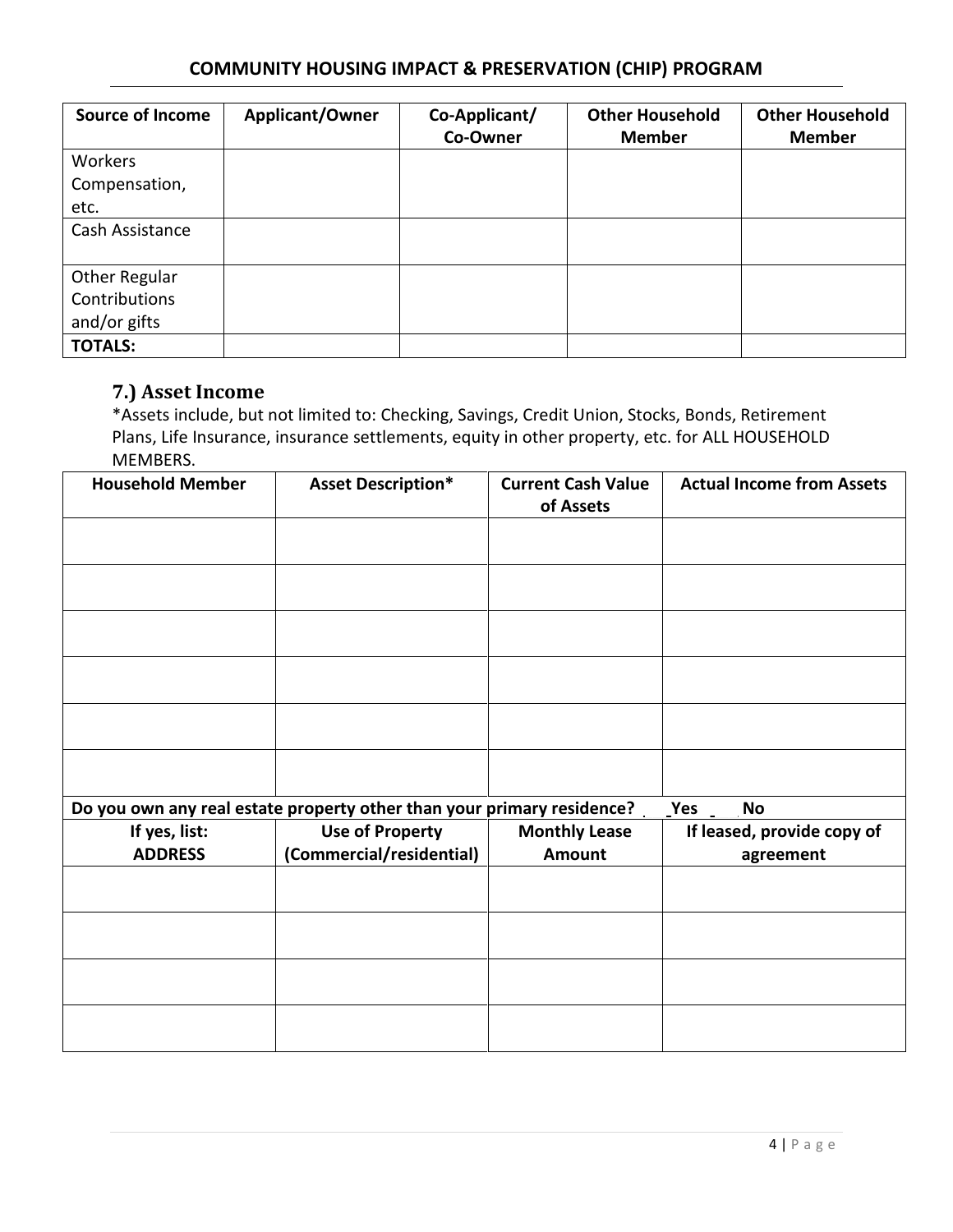# <span id="page-6-0"></span>**8.) Bank Accounts/Assets**

Attach copies of the last 6 month's statements for all accounts for each household member.

Please list the health and safety items that you feel need replaced or repaired in your home:

\_\_\_\_\_\_\_\_\_\_\_\_\_\_\_\_\_\_\_\_\_\_\_\_\_\_\_\_\_\_\_\_\_\_\_\_\_\_\_\_\_\_\_\_\_\_\_\_\_\_\_\_\_\_\_\_\_\_\_\_\_\_\_\_\_\_\_\_\_\_\_\_\_\_\_\_\_\_ \_\_\_\_\_\_\_\_\_\_\_\_\_\_\_\_\_\_\_\_\_\_\_\_\_\_\_\_\_\_\_\_\_\_\_\_\_\_\_\_\_\_\_\_\_\_\_\_\_\_\_\_\_\_\_\_\_\_\_\_\_\_\_\_\_\_\_\_\_\_\_\_\_\_\_\_\_\_ \_\_\_\_\_\_\_\_\_\_\_\_\_\_\_\_\_\_\_\_\_\_\_\_\_\_\_\_\_\_\_\_\_\_\_\_\_\_\_\_\_\_\_\_\_\_\_\_\_\_\_\_\_\_\_\_\_\_\_\_\_\_\_\_\_\_\_\_\_\_\_\_\_\_\_\_\_\_ \_\_\_\_\_\_\_\_\_\_\_\_\_\_\_\_\_\_\_\_\_\_\_\_\_\_\_\_\_\_\_\_\_\_\_\_\_\_\_\_\_\_\_\_\_\_\_\_\_\_\_\_\_\_\_\_\_\_\_\_\_\_\_\_\_\_\_\_\_\_\_\_\_\_\_\_\_\_ \_\_\_\_\_\_\_\_\_\_\_\_\_\_\_\_\_\_\_\_\_\_\_\_\_\_\_\_\_\_\_\_\_\_\_\_\_\_\_\_\_\_\_\_\_\_\_\_\_\_\_\_\_\_\_\_\_\_\_\_\_\_\_\_\_\_\_\_\_\_\_\_\_\_\_\_\_\_

Are there any children living in your home on Medicaid? \_\_\_\_\_\_ Yes \_\_\_\_\_\_\_\_\_ No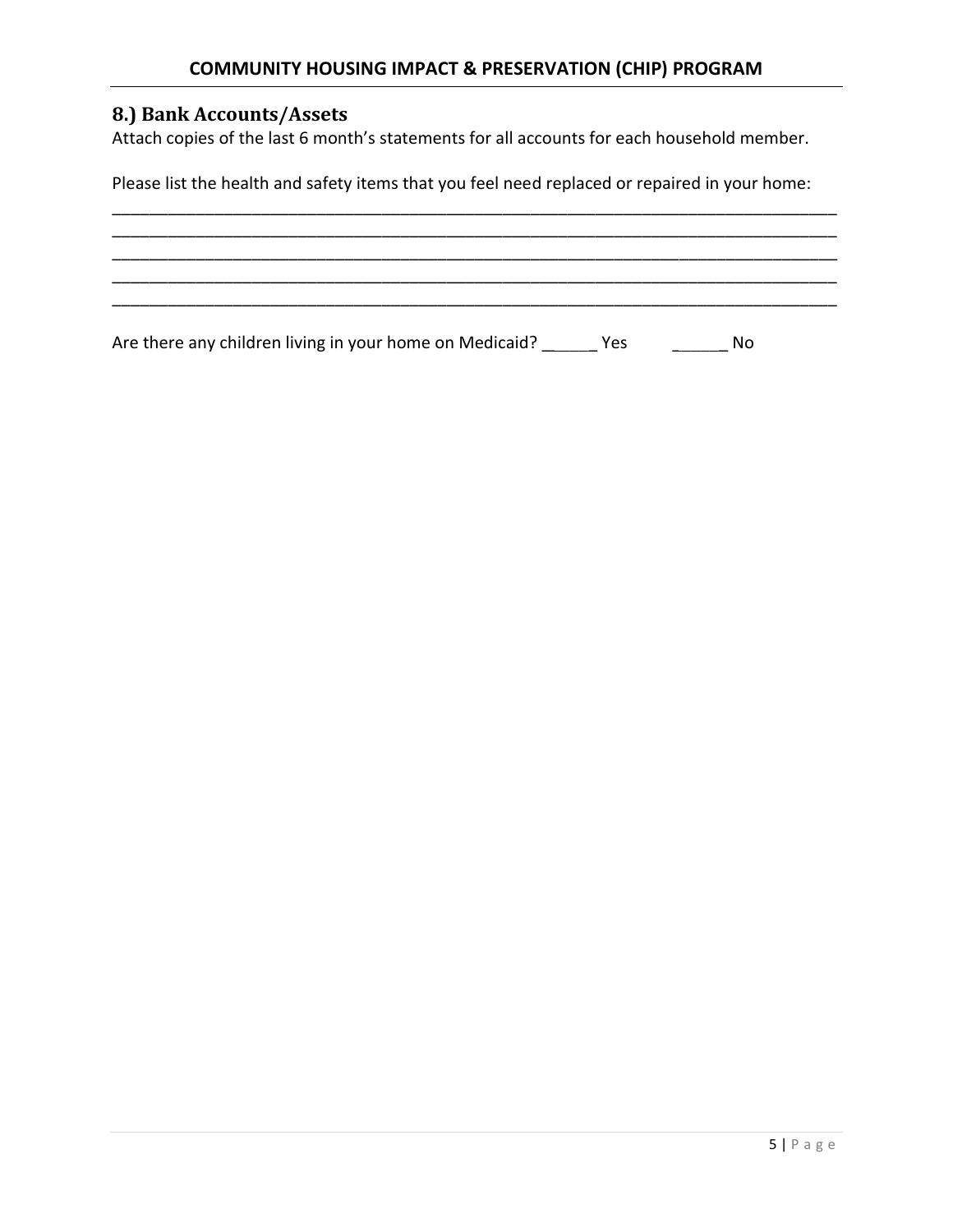# <span id="page-7-0"></span>**SECTION TWO: PROPERTY INFORMATION**

### <span id="page-7-1"></span>**1.) Payments**

Have you made all of your monthly payments (mortgage payments, utilities, loans, credit cards) in a timely manner?

| Yes                   | ⊍ No |                                                                     | If No, please explain: |           |                          |                             |  |  |
|-----------------------|------|---------------------------------------------------------------------|------------------------|-----------|--------------------------|-----------------------------|--|--|
|                       |      |                                                                     |                        |           |                          |                             |  |  |
|                       |      | Are your Property Taxes paid (current)? $\Box$ Yes $\Box$ No        |                        |           |                          |                             |  |  |
|                       |      | Do you have Homeowner's Insurance? $\Box$ Yes $\Box$ No             |                        |           |                          |                             |  |  |
|                       |      | If so, what is the insurance company?                               |                        |           |                          |                             |  |  |
|                       |      | HAVE YOU RECEIVED ASSISTANCE FOR THIS PROPERTY IN THE PAST 5 YEARS? |                        |           |                          |                             |  |  |
|                       |      | $\Box$ Yes, please identify below:                                  |                        | $\Box$ No |                          |                             |  |  |
| $\Box$ CHIP Program   |      |                                                                     |                        |           |                          | USDA Rural Development      |  |  |
| $\Box$ Ability Center |      |                                                                     |                        |           | $\Box$ Veteran's Affairs |                             |  |  |
|                       |      | $\Box$ Job & Family Services                                        |                        |           |                          | $\Box$ NOCAC Weatherization |  |  |
| $\Box$ Other (list):  |      |                                                                     |                        |           |                          |                             |  |  |

## <span id="page-7-2"></span>**2.) Lead Abatement Work/Temporary Relocation**

If your application is approved and Lead Abatement activities are required (removing lead paint from interior and exterior surfaces), you will be asked to vacate your property while the Lead Abatement work is being performed. This is a requirement and we will need your commitment to vacate (typically a week) while the required work is being performed.

\_\_\_\_\_\_\_\_\_\_\_\_\_\_\_\_\_\_\_\_\_\_\_\_\_\_\_\_\_\_\_\_\_\_\_\_\_\_\_\_\_\_\_\_\_\_\_\_\_\_\_\_\_\_\_\_\_\_\_\_\_\_\_\_\_\_\_\_\_\_\_\_\_\_\_\_\_\_ \_\_\_\_\_\_\_\_\_\_\_\_\_\_\_\_\_\_\_\_\_\_\_\_\_\_\_\_\_\_\_\_\_\_\_\_\_\_\_\_\_\_\_\_\_\_\_\_\_\_\_\_\_\_\_\_\_\_\_\_\_\_\_\_\_\_\_\_\_\_\_\_\_\_\_\_\_\_ \_\_\_\_\_\_\_\_\_\_\_\_\_\_\_\_\_\_\_\_\_\_\_\_\_\_\_\_\_\_\_\_\_\_\_\_\_\_\_\_\_\_\_\_\_\_\_\_\_\_\_\_\_\_\_\_\_\_\_\_\_\_\_\_\_\_\_\_\_\_\_\_\_\_\_\_\_\_

Will you vacate your property if Lead Abatement work is required?

 $\Box$  Yes  $\Box$  No If Yes, who will you stay with?

List name of person(s) you will stay with and address: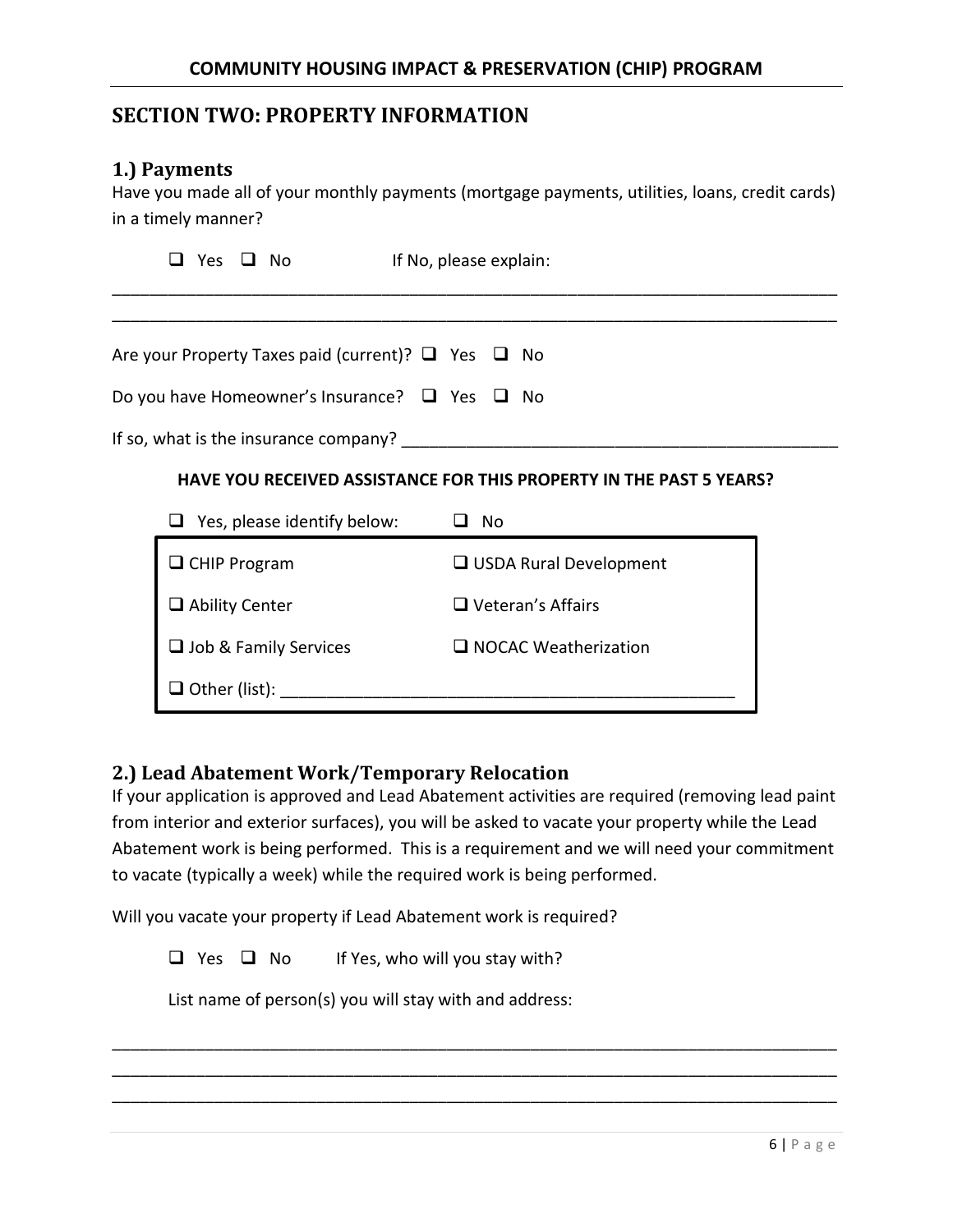# <span id="page-8-1"></span><span id="page-8-0"></span>**SECTION THREE: AUTHORIZATION FORMS**

## **Authorization to Release Information**

To Whom It May Concern:

I am interested in applying for the CHIP Program or I have recently applied for the CHIP Program. I hereby authorize the following agencies to share or release information to the Maumee Valley Planning Organization (MVPO). By signing this authorization form, MVPO has my permission to coordinate with the following housing-related programs to best assist my household:

Northwestern Ohio Community Action Commission USDA Rural Development Ability Center Maumee Valley Guidance Center Veteran's Affairs Job and Family Services Dream Center (Defiance Only) List Other (Agencies or family members):

I/we are aware that our application is subject to re-verification after the date of application approval. A copy of this authorization may be deemed the equivalent of the original and may be used as a duplicate original. Applicant, Co-Applicant and every person living in the home (over 18 years of age) print name and sign below:

| <b>Print Name</b> | (Signature) | Date |
|-------------------|-------------|------|
| <b>Print Name</b> | (Signature) | Date |
| <b>Print Name</b> | (Signature) | Date |
| <b>Print Name</b> | (Signature) | Date |

If more than 4 persons over age 18 in household, attach additional household members on separate sheet of paper.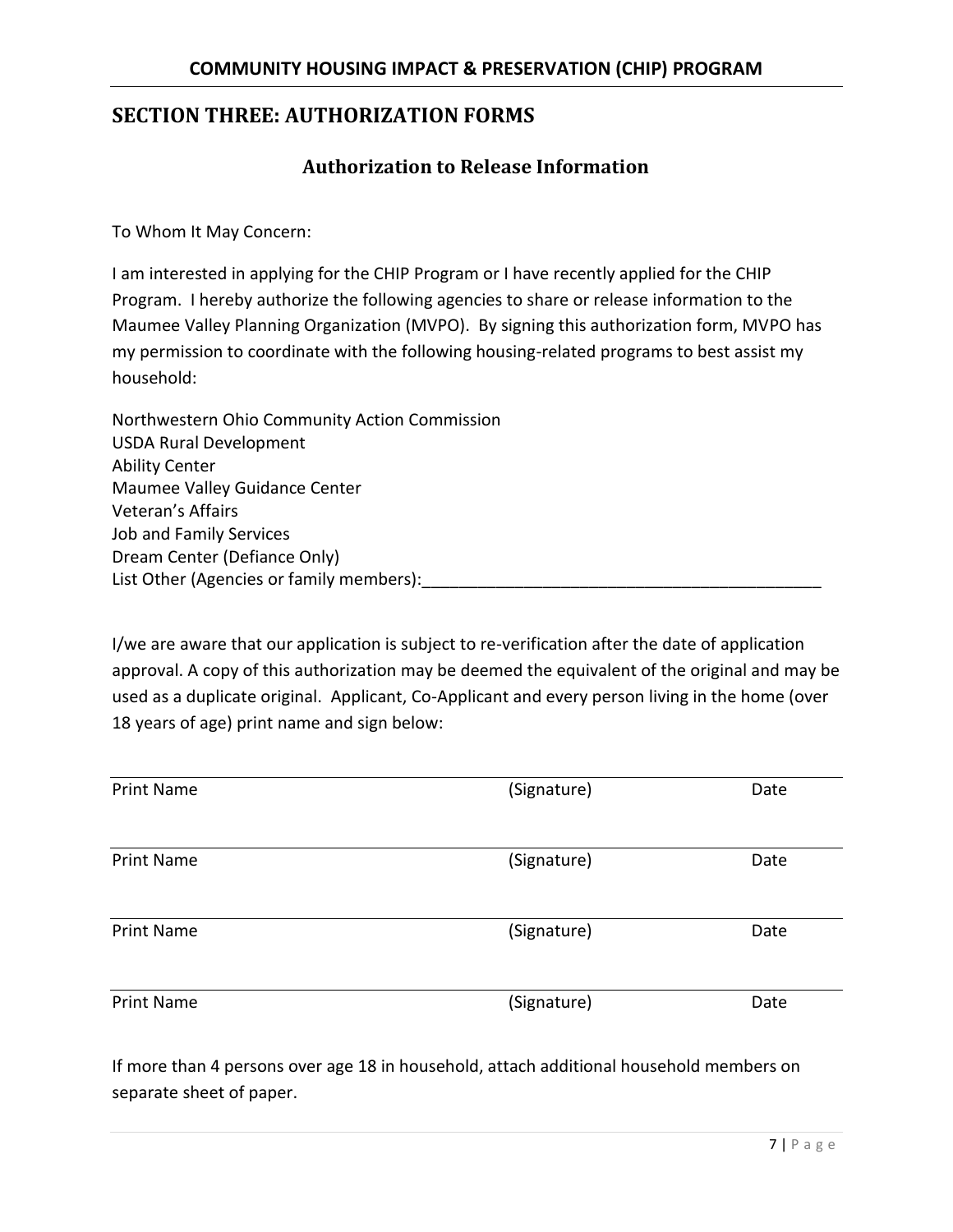<span id="page-9-0"></span>

| <b>Verification of Mortgage</b>                                                                                                                                                                                                                                                  |                            |                                                         |
|----------------------------------------------------------------------------------------------------------------------------------------------------------------------------------------------------------------------------------------------------------------------------------|----------------------------|---------------------------------------------------------|
|                                                                                                                                                                                                                                                                                  |                            |                                                         |
|                                                                                                                                                                                                                                                                                  |                            |                                                         |
|                                                                                                                                                                                                                                                                                  |                            |                                                         |
|                                                                                                                                                                                                                                                                                  |                            |                                                         |
|                                                                                                                                                                                                                                                                                  |                            |                                                         |
|                                                                                                                                                                                                                                                                                  |                            |                                                         |
|                                                                                                                                                                                                                                                                                  |                            |                                                         |
|                                                                                                                                                                                                                                                                                  |                            |                                                         |
| Date                                                                                                                                                                                                                                                                             | <b>Applicant Signature</b> |                                                         |
| Date                                                                                                                                                                                                                                                                             | <b>Applicant Signature</b> |                                                         |
| The applicant named above has applied for housing assistance (necessary repairs to the home)<br>through the Community Housing Impact & Preservation (CHIP) Program. The applicant has<br>named you as a mortgagee and authorizes you to release the information requested below. |                            |                                                         |
| Present Balance \$_________________________________Monthly payment, P & I only \$______________                                                                                                                                                                                  |                            |                                                         |
| Amount Escrowed \$                                                                                                                                                                                                                                                               |                            | Taxes \$_______________ Insurance \$___________________ |
| Is Loan FHA insured? $\Box$ Yes $\Box$ No<br>VA insured? $\Box$ Yes $\Box$ No                                                                                                                                                                                                    |                            |                                                         |
| <b>TERMS OF LOAN:</b>                                                                                                                                                                                                                                                            | <b>TYPE OF LOAN:</b>       | <b>Number of Payments 30+ Days</b>                      |
| Number of Years (30, 15, etc.)                                                                                                                                                                                                                                                   | (Fixed/ARM/Balloon, etc.)  | delinquent in past 12-months:                           |
| Title                                                                                                                                                                                                                                                                            | Date                       |                                                         |
|                                                                                                                                                                                                                                                                                  |                            |                                                         |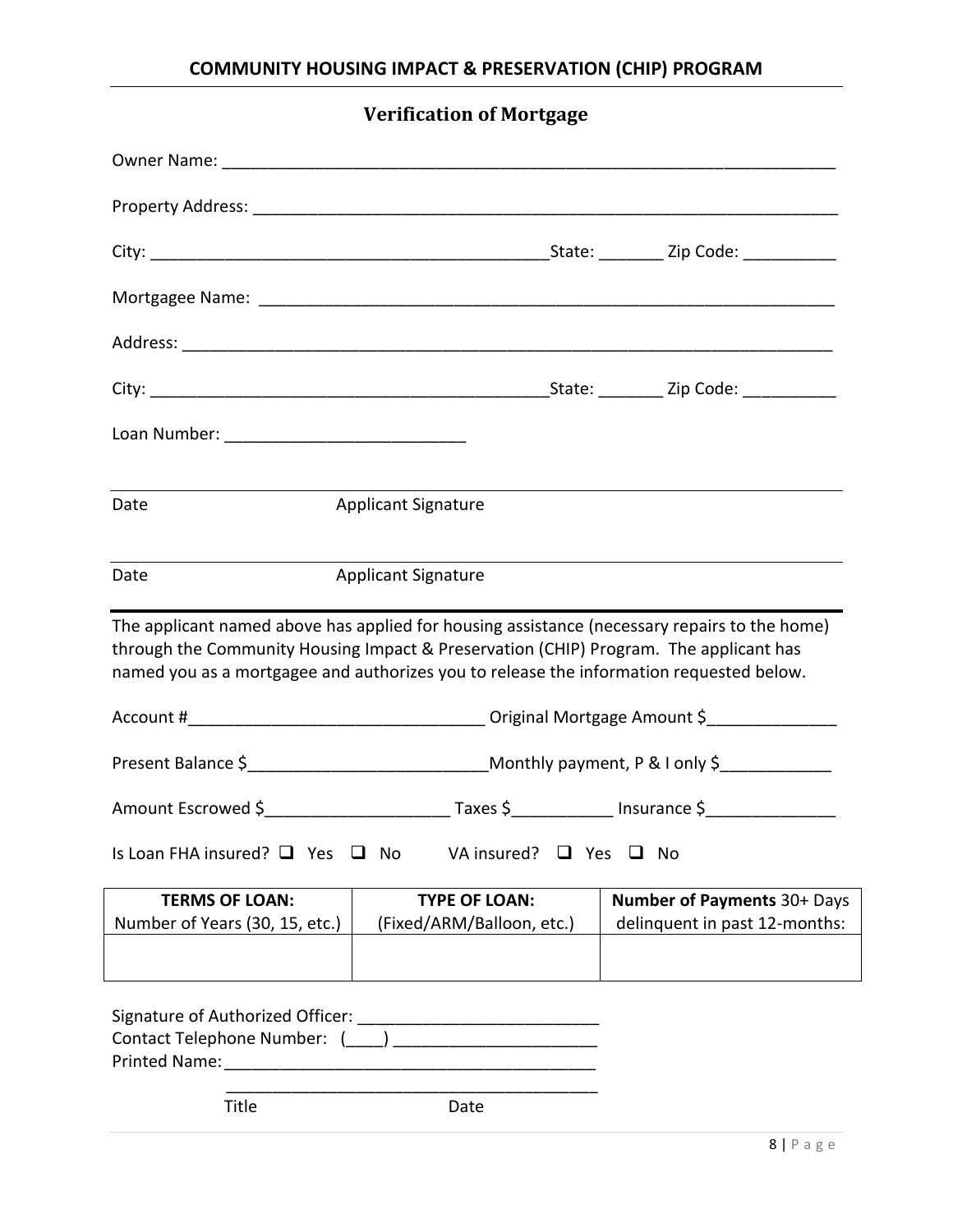# **Employment Verification**

<span id="page-10-0"></span>

| APPLICANT COMPLETES THIS SECTION:                                                                                                                                                                                                                                                                                                                                                                                                                               | <b>EMPLOYER COMPLETES THIS SECTION:</b>                                                                                                                                                                                                                                           |
|-----------------------------------------------------------------------------------------------------------------------------------------------------------------------------------------------------------------------------------------------------------------------------------------------------------------------------------------------------------------------------------------------------------------------------------------------------------------|-----------------------------------------------------------------------------------------------------------------------------------------------------------------------------------------------------------------------------------------------------------------------------------|
| Maumee Valley Planning Organization<br>1300 E. Second St., Suite 200<br>Defiance OH 43512<br>(419) 784-3882<br>mvpo@mvpo.org                                                                                                                                                                                                                                                                                                                                    | Employed since: ________________ Occupation:___________<br>Salary: ____________________<br>Base pay rate: \$________/Hour; or \$________/Week; or<br>$\frac{1}{2}$ /Month                                                                                                         |
| AUTHORIZATION: Federal Regulations require us to<br>verify Employment Income of all members of the<br>household applying for participation in the Community<br>Housing Impact & Preservation (CHIP) Program which<br>we administer and to re-examine this income<br>periodically. We ask your cooperation in supplying this<br>information. This information will be used only to<br>determine the eligibility status and level of benefit of<br>the household. | Number of Pay Weeks Per Year _____<br>Overtime pay rate: $\frac{2}{3}$ /Hour<br>Expected weekly average number of hours overtime to be<br>worked during next 12 months _________.<br>Any other compensation not included above (specify for<br>commissions, bonuses, tips, etc.): |
| Your prompt return of the requested information will be<br>appreciated. A self-addressed return envelope is<br>enclosed.                                                                                                                                                                                                                                                                                                                                        | Is pay received for vacation? # days/yr.                                                                                                                                                                                                                                          |
| Name of Employer:                                                                                                                                                                                                                                                                                                                                                                                                                                               | Total base pay earnings for past 12 mos. \$<br>Total overtime earnings for past 12 mos. \$                                                                                                                                                                                        |
| Address of Employer:                                                                                                                                                                                                                                                                                                                                                                                                                                            | Expected date of any pay<br>increase:_________________________                                                                                                                                                                                                                    |
| RELEASE: I hereby authorize the release of the<br>requested information:                                                                                                                                                                                                                                                                                                                                                                                        | Authorized Representative                                                                                                                                                                                                                                                         |
| <b>Printed Name</b>                                                                                                                                                                                                                                                                                                                                                                                                                                             |                                                                                                                                                                                                                                                                                   |
| (Signature of Applicant)                                                                                                                                                                                                                                                                                                                                                                                                                                        |                                                                                                                                                                                                                                                                                   |
|                                                                                                                                                                                                                                                                                                                                                                                                                                                                 |                                                                                                                                                                                                                                                                                   |
| WARNING: Title 18, Section 1001 of the U.S. Code states that a person is guilty of a felony for knowingly and<br>willingly making false or fraudulent statements to any department of the United States Government.                                                                                                                                                                                                                                             |                                                                                                                                                                                                                                                                                   |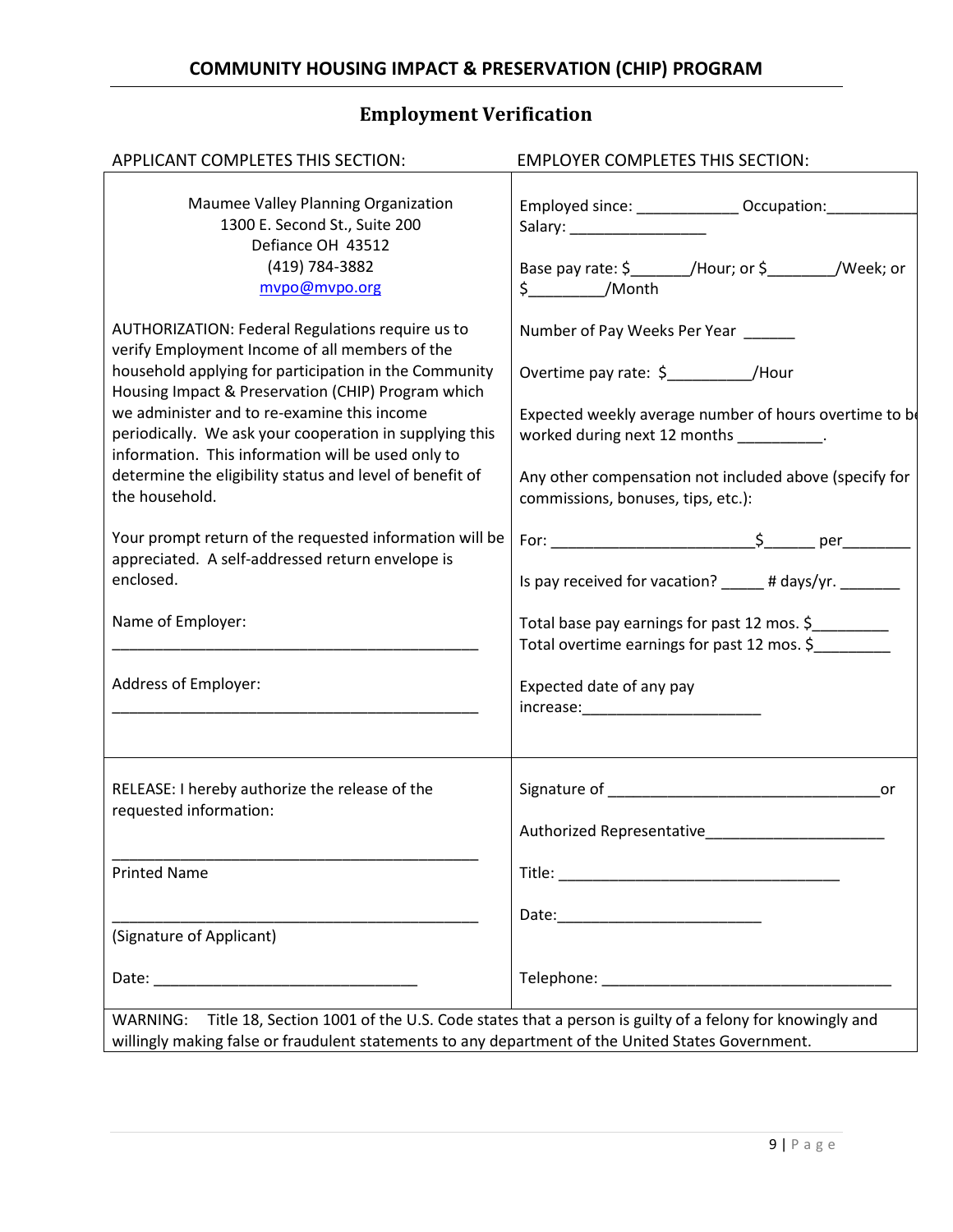# **Employment Verification**

<span id="page-11-0"></span>

| CO-APPLICANT COMPLETES THIS SECTION:                                                                                                                                                                                                                                                                                                                                                                                                                                   | <b>EMPLOYER COMPLETES THIS SECTION:</b>                                                                                                                                                                                                                                           |
|------------------------------------------------------------------------------------------------------------------------------------------------------------------------------------------------------------------------------------------------------------------------------------------------------------------------------------------------------------------------------------------------------------------------------------------------------------------------|-----------------------------------------------------------------------------------------------------------------------------------------------------------------------------------------------------------------------------------------------------------------------------------|
| Maumee Valley Planning Organization<br>1300 E. Second St., Suite 200<br>Defiance OH 43512<br>(419) 784-3882<br>mvpo@mvpo.org                                                                                                                                                                                                                                                                                                                                           | Employed since: _______________Occupation: ____________<br>Salary: _____________________<br>Base pay rate: \$________/Hour; or \$________/Week; or<br>$\frac{1}{2}$ /Month                                                                                                        |
| <b>AUTHORIZATION: Federal Regulations require us to</b><br>verify Employment Income of all members of the<br>household applying for participation in the Community<br>Housing Impact & Preservation (CHIP) Program which<br>we administer and to re-examine this income<br>periodically. We ask your cooperation in supplying this<br>information. This information will be used only to<br>determine the eligibility status and level of benefit of<br>the household. | Number of Pay Weeks Per Year _____<br>Overtime pay rate: \$____________/Hour<br>Expected weekly average number of hours overtime to be<br>worked during next 12 months _________.<br>Any other compensation not included above (specify for<br>commissions, bonuses, tips, etc.): |
| Your prompt return of the requested information will be<br>appreciated. A self-addressed return envelope is<br>enclosed.                                                                                                                                                                                                                                                                                                                                               | Is pay received for vacation? _____ # days/yr. ______                                                                                                                                                                                                                             |
| Name of Employer:                                                                                                                                                                                                                                                                                                                                                                                                                                                      | Total base pay earnings for past 12 mos. \$<br>Total overtime earnings for past 12 mos. \$                                                                                                                                                                                        |
| Address of Employer:                                                                                                                                                                                                                                                                                                                                                                                                                                                   | Expected date of any pay                                                                                                                                                                                                                                                          |
| RELEASE: I hereby authorize the release of the<br>requested information:                                                                                                                                                                                                                                                                                                                                                                                               | Authorized Representative                                                                                                                                                                                                                                                         |
| <b>Printed Name</b>                                                                                                                                                                                                                                                                                                                                                                                                                                                    |                                                                                                                                                                                                                                                                                   |
| (Signature of Applicant)                                                                                                                                                                                                                                                                                                                                                                                                                                               |                                                                                                                                                                                                                                                                                   |
|                                                                                                                                                                                                                                                                                                                                                                                                                                                                        |                                                                                                                                                                                                                                                                                   |
| WARNING: Title 18, Section 1001 of the U.S. Code states that a person is guilty of a felony for knowingly and<br>willingly making false or fraudulent statements to any department of the United States Government.                                                                                                                                                                                                                                                    |                                                                                                                                                                                                                                                                                   |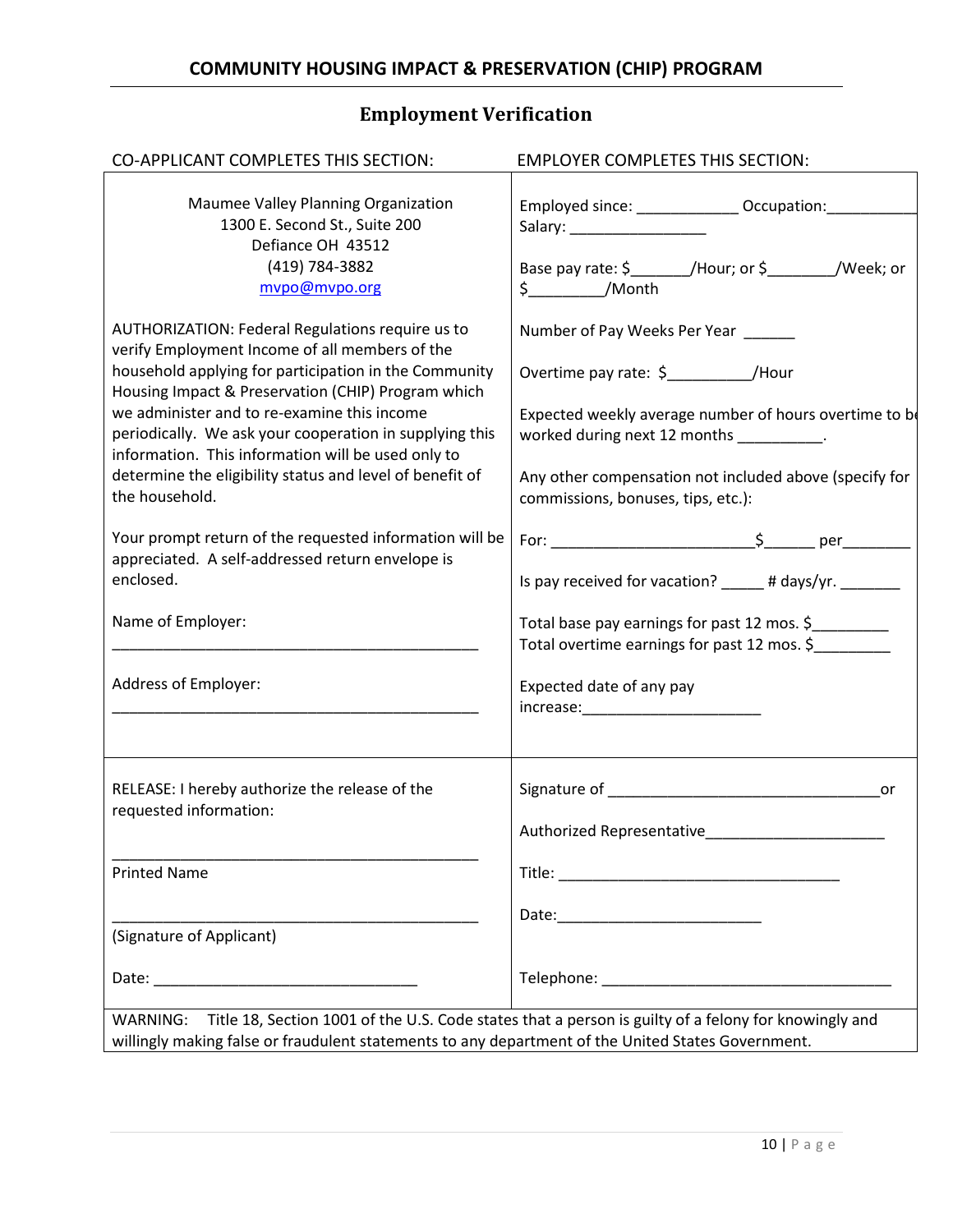# <span id="page-12-0"></span>**SECTION FOUR: REHABILITATION APPLICATIONS ONLY\***

\*Not for Home Repair Applicants

### **A. CERTIFICATION OF UNDERSTANDING**

I understand that by making this application for rehabilitation assistance, I may at some future date be offered a range of such rehabilitation assistance, including, but not limited to, a deferred payment and 15% recapture loan, in the amount necessary to bring my property up to Residential Rehabilitation Standards (RRS).

I understand that I may refuse the assistance offered, and if the type of assistance offered does not meet my needs, I may so state, in writing, why the conditions placed upon my assistance offered to me places an undue hardship on me and have my application reconsidered by the CHIP Program. I/We understand that CHIP Program is under no obligation to approve me with any type of assistance whatsoever.

I understand that more applications are likely to be received than can be accommodated under this program. The CHIP Program has therefore established guidelines for the type of rehabilitation that can be done, developed a priority selection system for selecting among application received, and maximum amounts of money that can be awarded per house.

## **B. CERTIFICATION OF UNDERSTANDING OF GRANT CONDITIONS**

It is understood that, should the assistance be approved and the rehabilitation completed in any form or percentage, a mortgage in the full amount of the cost of the rehabilitation will be filed by the CHIP Program, the mortgagee and lien holder. I agree not to sell or transfer ownership in this property, or any portion thereof, for five years following the date of the filing of the mortgage with the County Recorder. The mortgage note with the CHIP Program which provides that, should I sell or transfer this property, or any portion thereof, during this five-year period, that the mortgage lien will be enforced according to the schedule.

### **C. CERTIFICATION AND WAIVER**

I hereby waive any and all present and future claims against the CHIP Program and any individual either in the employ of the CHIP Program or any of the above-named entities or currently working under a contract with the CHIP Program Staff, or the above-named entities, for damages in any way connected with the rehabilitation for which I am making application as a condition of receiving rehabilitation assistance. I agree to carry and maintain for the loan duration property insurance in at least the total amount of all mortgages against the property, including the mortgage securing the rehabilitation assistance obtained through this application. The city/county is considered the lien holder and will receive any pays resulting from defaults. I have had the opportunity to consult with an attorney before signing this waiver.

I understand that it is my responsibility to approve the selection of the contractor from a list provided by the CHIP Program to perform each phase of the work in or about the premises of my home, to determine that the contractor is licensed to perform the work, if applicable; that the contractor has sufficient experience to perform the work adequately; that the contractor is insured against damages to my home as well as against injuries to me, members of my family or any other individual about the premises of my home; that he/she is insured through the Ohio Bureau of Workers' Compensation for injuries sustained by his/her employees and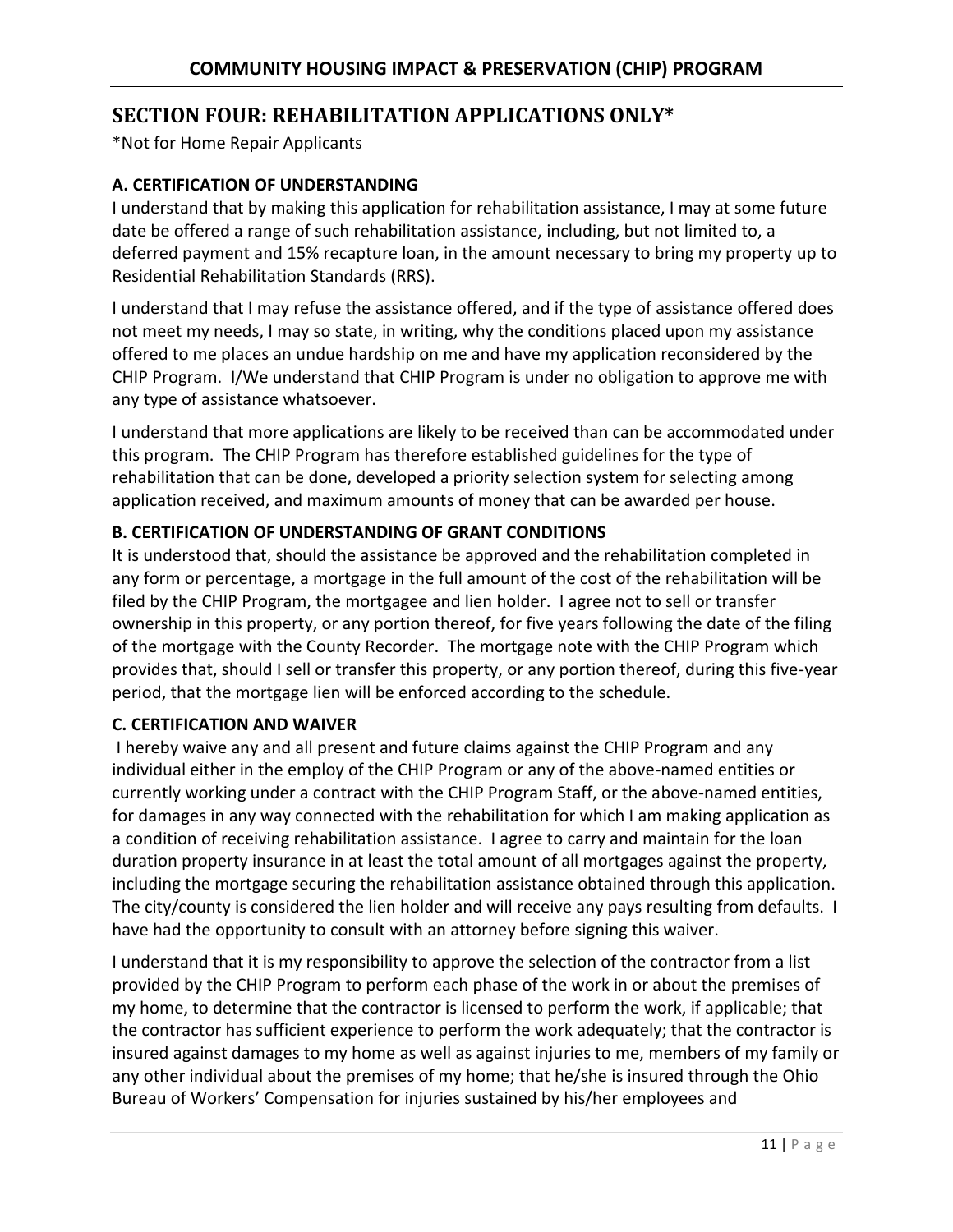subcontractors; and that the contractor and all subcontractors release all mechanics liens prior to any and all payments made to them.

I understand that all items and fixtures specified to be replaced or removed will become the property of the contractor unless agreed to in writing--before bidding takes place.

### **D. CERTIFICATION AS TO VERACITY**

The undersigned certifies that all information in this application, and all information furnished in support of this application, is given for the purpose of obtaining rehabilitation assistance and is true and complete to the best of the undersigned's knowledge and belief.

The undersigned further certifies that he is the owner of the property described in this application and that the rehabilitation assistance is necessary to meet the Residential Rehabilitation Standards of the Ohio Development Services Agency which are prescribed for the property described in this application. The undersigned agrees to occupy the property as his/her/ their primary residence and represents that the property will not be used for any illegal or restricted purpose that would lead to forfeiture of, modification of, or other deleterious effect on the property; and he/she/they agree to remain in conformity with any agreement, law regulation or order governing the present use of the property, including, but not limited to, health regulation regarding the use, maintenance and location of septic tank leach beds.

Verification of any of the information contained in this application may be obtained from any source, upon the written request of the CHIP Program, or their representatives, to the agency or individual having that information.

The undersigned acknowledges that the CHIP Program will retain the original or copies of this application, even if assistance is not granted. Under the Right to Financial Privacy Act of 1978, the U.S. Department of Housing and Urban Development has a right to financial records held by grantees and sub grantees in connection with the consideration or administration of assistance to the undersigned. The undersigned hereby authorizes access to and disclosure of all information contained herein and elsewhere in support of this application to the Ohio Development Services Agency (ODSA). Financial records involving the undersigned's transactions will be available to HUD and ODSA without further notice to or authorization by the undersigned but will not be disclosed or released to another agency or department without the undersigned's consent except as required or permitted by law.

## **The undersigned fully understands that it is a federal crime punishable by fine or imprisonment, or both, to knowingly make any false statements concerning any of the above facts as applicable under the provisions of Title 18, U.S. Code, Section 1001.**

| Signature of Applicant    | Date |
|---------------------------|------|
| Signature of Co-Applicant | Date |
|                           |      |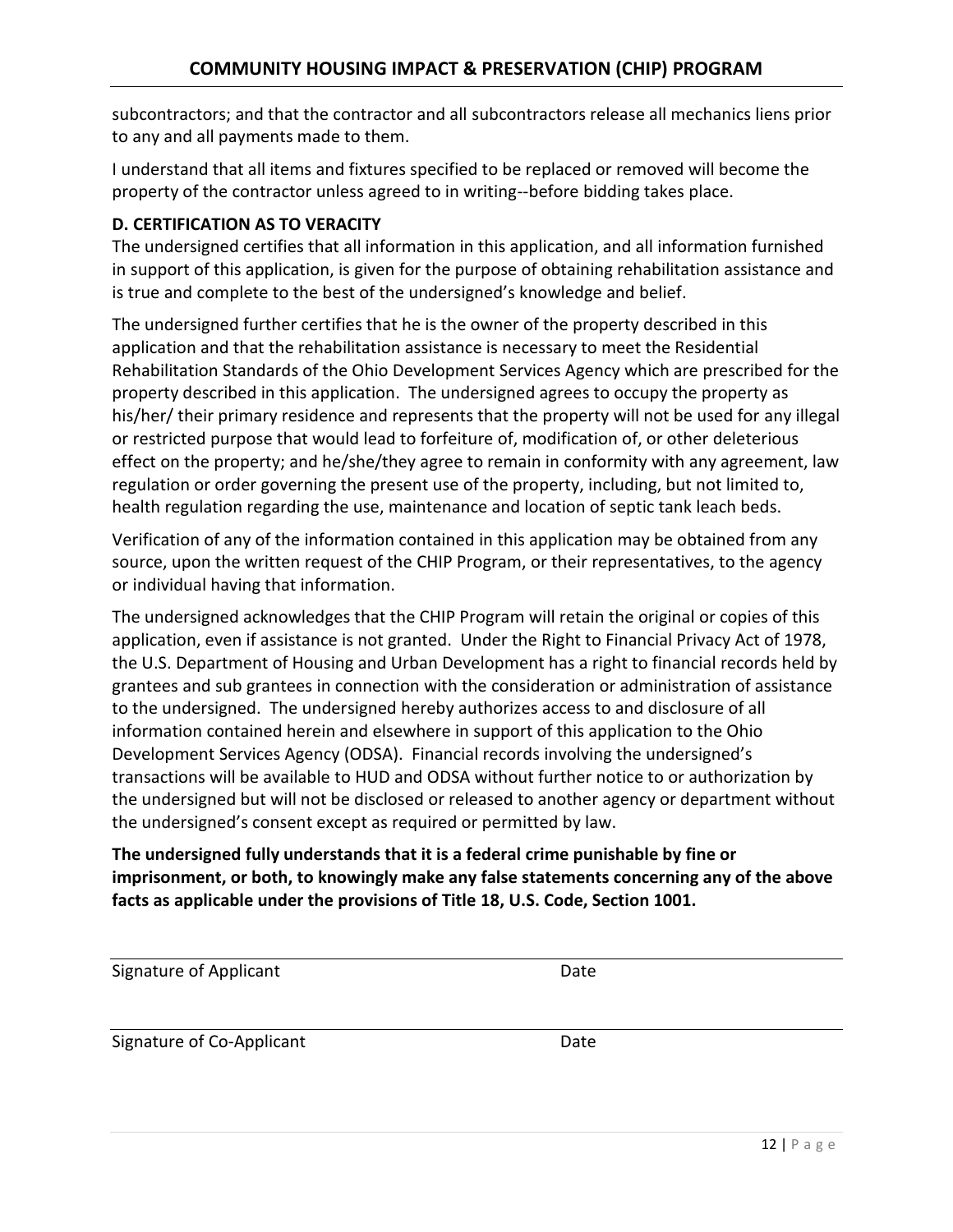# <span id="page-14-0"></span>**SECTION FIVE: HOME REPAIR APPLICANTS ONLY\***

\*Not for Home Rehabilitation Applicants

### **CERTIFICATION BY APPLICANT(S)**

I certify that all of the information in this application is true and complete to the best of my knowledge. I understand this information is subject to verification.

The Applicant(s) further certify that he/she is the owner of the property identified in this application and that any and all funds provided to the Applicant(s) will be used only for the labor and materials necessary to accomplish the rehabilitation work which will be described in the construction contract.

I authorize this agency or its representatives and designees of the Ohio Development Services Agency's Office of Community Development (OCD) and the U.S. Department of Housing and Urban Development (HUD) to inspect and evaluate actual services provided to me. I understand that any and all information provided in this application may be used for that purpose.

I understand that the personal financial information contained in this application is necessary for evaluation of my application for assistance. This information, however, will remain confidential and will not be disclosed to the news media or other third parties. I further understand that my name, address, and total amount of assistance will be subject to public disclosure since public funds are being utilized to rehabilitate my property.

**PENALTY FOR FALSE OR FRAUDULENT STATEMENT: U.S. C. Title 18, Sec 1001, provides: "Whoever, in any matter within the jurisdiction of any department or agency of the United States knowingly and willfully falsifies . . .or makes any false, fictitious or fraudulent statement or entry, shall be fined not more than \$10,000 or imprisoned not more than five years, or both."** 

| Signature of Applicant | Date |  |
|------------------------|------|--|

Signature of Co-Applicant **Date** Date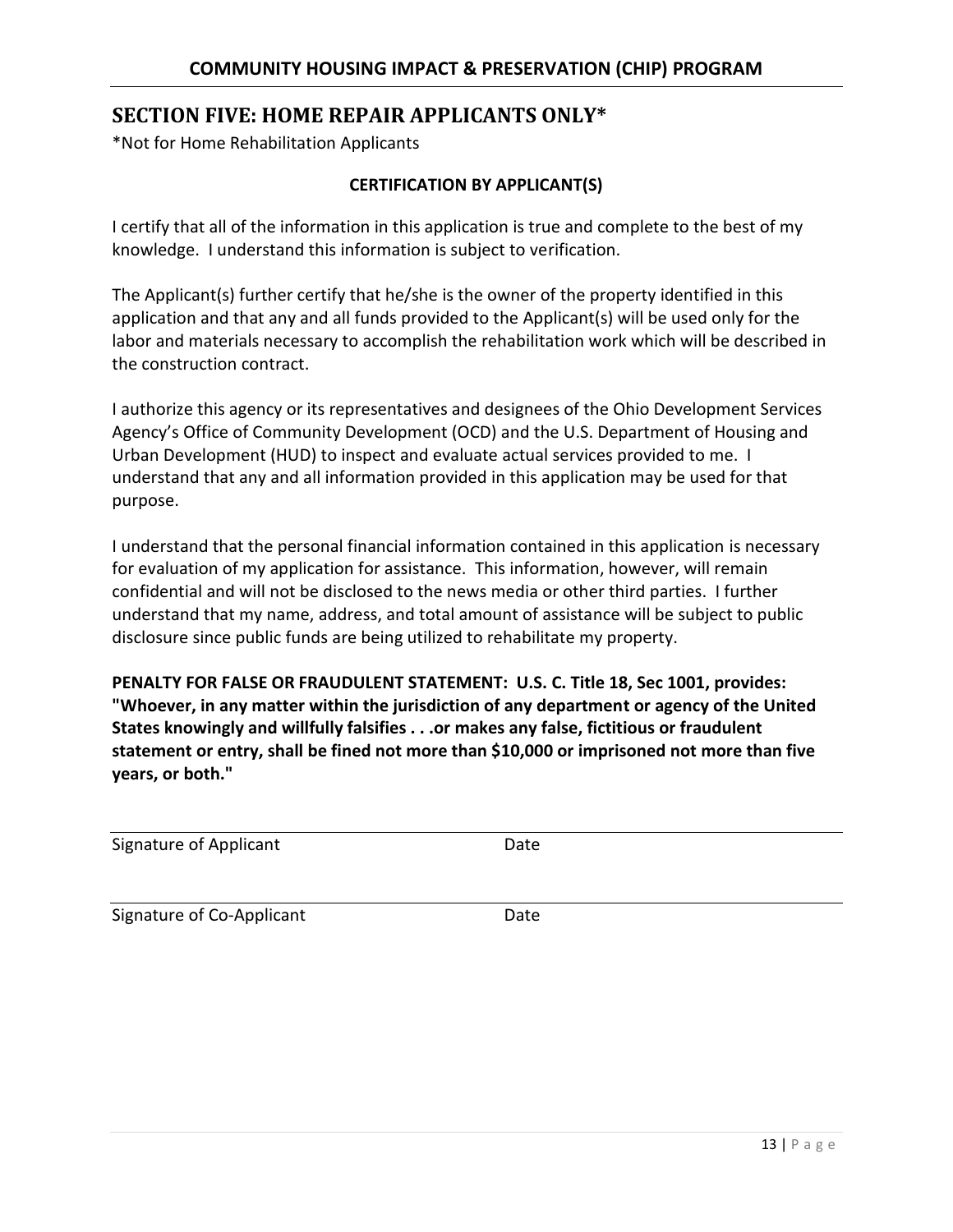# <span id="page-15-0"></span>**SECTION SIX: DISPUTE RESOLUTION**

### **DISPUTE RESOLUTION AND CONFLICT MANAGEMENT POLICY**

#### **General Requirements**

To protect the interest of the parties involved in Office of Community Development-funded housing activities, the Ohio Development Services Agency's Office of Community Development established the Dispute Resolution and Conflict Management Policy.

The policy outlines the responsibilities of the grantee, administrator, homeowners, and contractors responsible for completing Office of Community Development -funded projects. This policy applies only to those projects which include housing rehabilitation, repairs and construction. The grantee shall have appropriate procedures in place to address disputes arising from walkaway projects and/or non-construction activities. During Office of Community Development's monitoring of a grant, compliance with this policy and local procedures will be confirmed.

Office of Community Development will not entertain requests to intervene during a dispute. If it becomes necessary to proceed to arbitration, the arbitrator's decision is final and binding. No dispute or argument will be considered after this process is complete.

Recommendation: Most disputes can be prevented by all parties if there is a clear understanding of material quality standards and material selection limitations. Signed approval of material selection, color choices, and change orders can assist in the prevention of a conflict.

To ensure that the appropriate parties are informed about the Dispute Resolution and Conflict Management Policy, grantees must provide a copy of the Dispute Resolution and Conflict Management Policy and Dispute Resolution Form to every administrator, rehabilitation/repair/ construction client, contractor, and when/if necessary any mediator and/or arbitrator. The grant administrator shall provide copies of the policy to both the client and contractor at the pre-construction conference and obtain their signatures acknowledging receipt, along with their complete understanding of the Dispute Resolution and Conflict Management Policy. By acknowledging the receipt of the policy all parties agree to abide by the terms therein. A clause shall be incorporated in any rehabilitation/repair/construction contract referring to the Dispute Resolution and Conflict Management Policy. The original document must be maintained in the program's administrative file and copies provided to the homeowner and contractor.

The grantee is responsible for developing an alternative written method for communicating with an applicant if the applicant has a disability (e.g., physical, visual, hearing, speech and/or cognitive disability), is functionally illiterate, or has limited English proficiency and requests an accommodation. The grantee must also provide a copy of the written alternative method for communicating with a homeowner/applicant who is disabled to the administrator. For guidance regarding communicating with people with disabilities, visit http://www.adata.org/adadocument-portal. The cost of providing an accommodation to persons with a disability is the responsibility of the grantee.

The homeowner must understand their signature and date on the certification of completion verifies satisfaction of the contractor's workmanship and validates final payment. No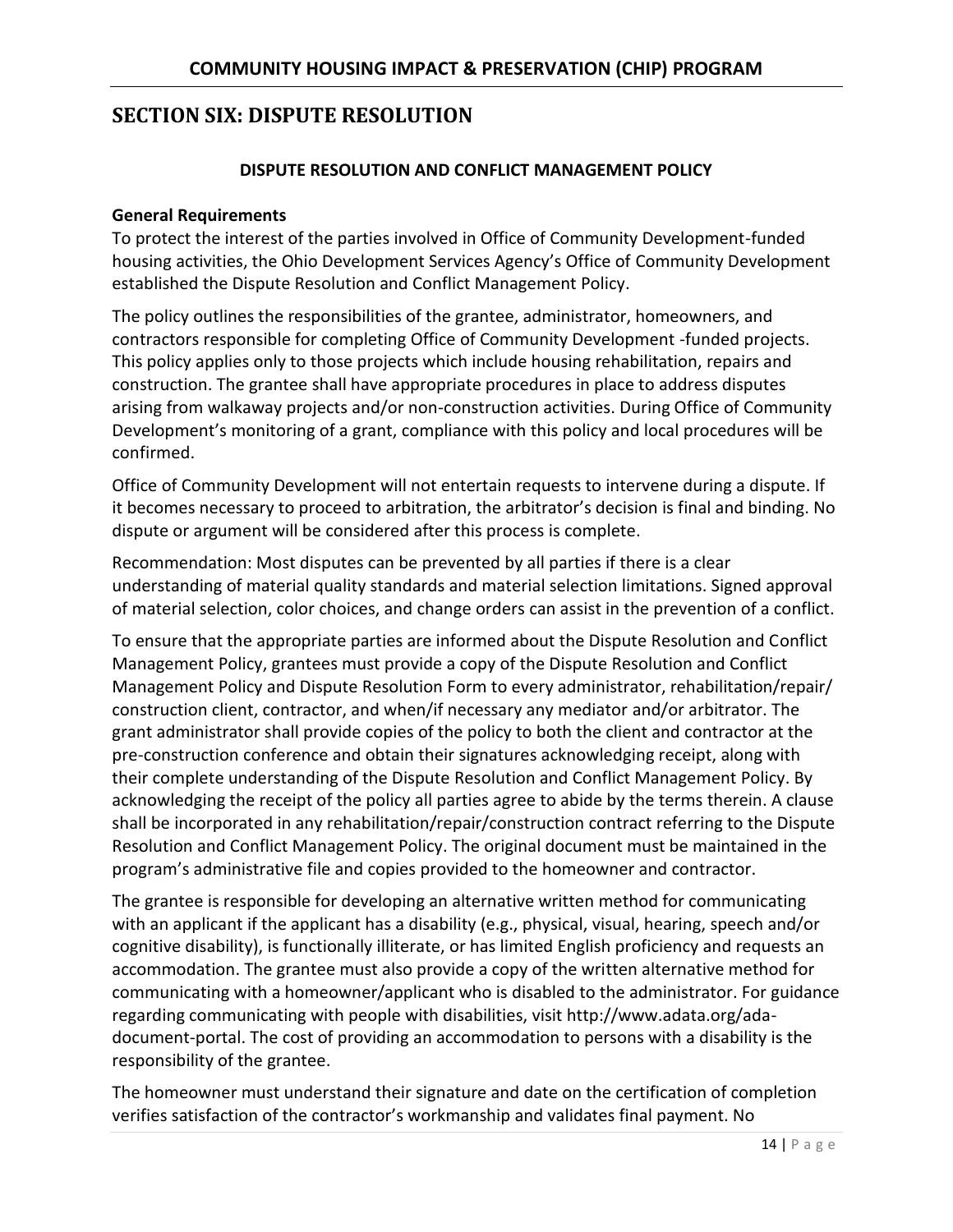complaints regarding workmanship will be accepted after that date. Failed items covered under the warranties should be handled by contacting the contractor directly, in writing if necessary, detailing all warranty items that need addressed, within 12 months of work completion. The grantee and program administrator have no obligation to assist with warranty work issues. The cost of mediation and arbitration shall be borne by the grantee.

Resolution of disputes shall follow the format described below.

### **Dispute Resolution and Conflict Management Process**

- 1. If there is any dispute regarding the scope of work, workmanship, or material quality/ selection or any other discrepancy, the homeowner must notify the contractor immediately. If the contractor is not on site, the disputed work must stop and the contractor will be notified. Disputed work will not proceed until the issue is resolved.
- 2. Both the homeowner and contractor shall contact the administrator immediately when/ if the dispute is not resolved between the contractor and the homeowner at step #1.
- 3. The administrator and/or grantee, rehabilitation specialist, contractor, and the homeowner shall make a good faith effort to resolve the dispute at this time. If resolved, details of the dispute and resolution must be documented and signed at this time. The documentation will be placed in the client file.
- 4. If the dispute is not resolved at step #3, the homeowner must submit a written complaint to the grantee within 5 working days, on the Dispute Resolution Form provided. *Note: Disputed work that is necessary for the health and safety of the occupants, sanitary reasons, or the protection of the structure and/or property, should proceed to the extent necessary to safeguard until the dispute is resolved.*
- 5. Upon receipt of a written complaint, the administrator shall notify the grantee of the dispute. The grantee may attempt local resolution at this point, but in any case, shall require the administrator to respond in writing within 15 working days of receiving the complaint. Local resolution may be, but is not limited to, a review committee comprised of impartial members. Procedures for local resolution methods must be attached to this policy, and described in the grantee's local Policies and Procedures Manual.
- 6. The homeowner shall provide a statement, in writing, within 15 working days of the grantee's response date either accepting the proposed resolution or requesting mediation.
- 7. Within 15 working days of the date of the homeowner's response requesting mediation, the grantee and administrator shall provide the homeowner with the option of two dates for mediation.\*

*\*The grantee may opt to proceed directly to arbitration.*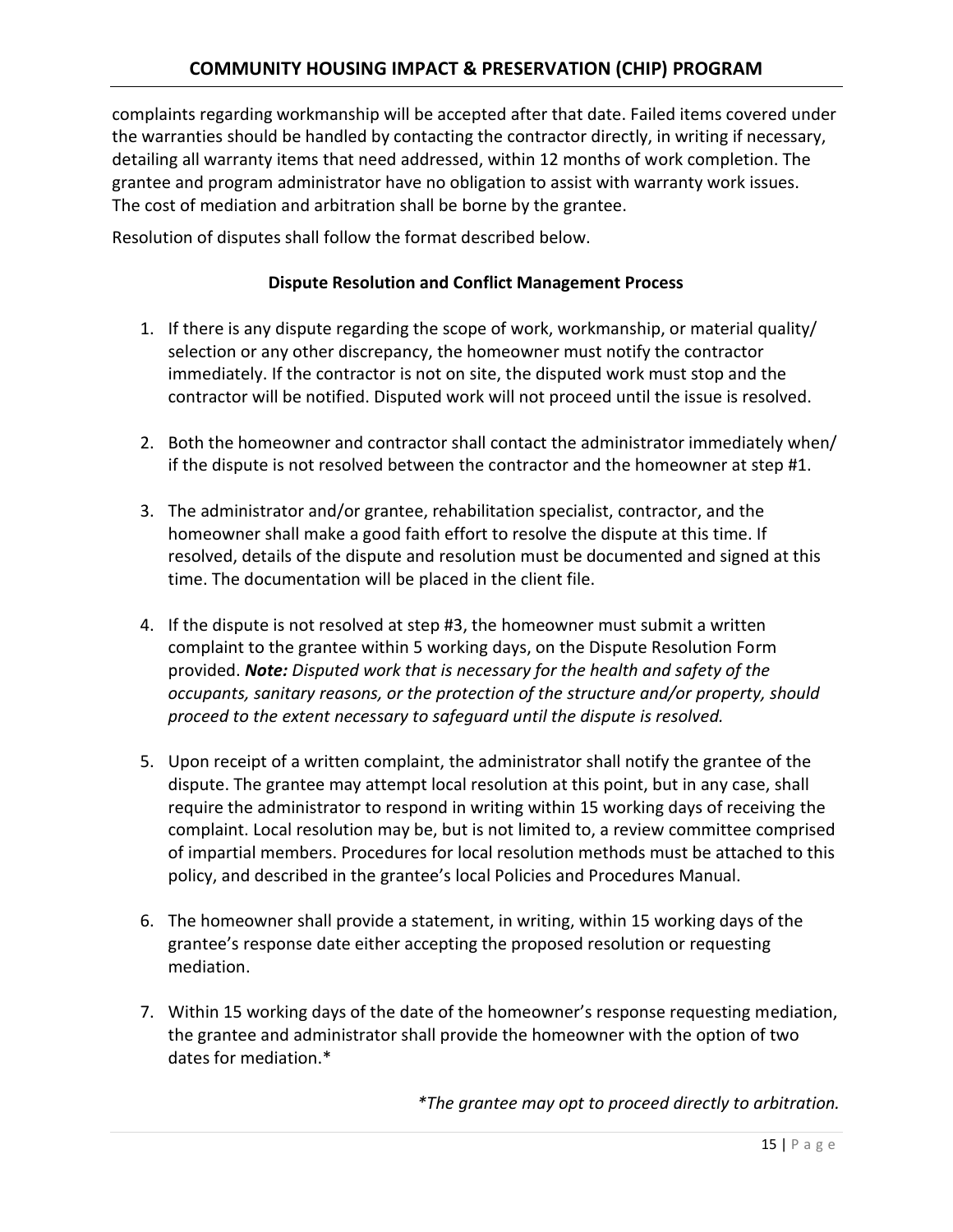#### **Mediator Responsibilities**

If the dispute cannot be resolved through negotiations with all parties, it may be submitted to mediation if the grantee chooses. The mediator is responsible for assisting the parties, impartially, in reaching an agreement on the disputed matter within 30 days of receiving the dispute.

The grantee may use the assistance of, but are not limited to, the Ohio Mediation Association to identify a mediator. The Ohio Mediation Association can be reached at P.O. Box 473, Columbus, Ohio, 43216, and can be contacted by telephone at (614) 321-7922, and by e-mail at http://mediateohio.org.

#### **Arbitrator Responsibilities**

If the dispute cannot be resolved through negotiations with all parties or through the optional mediation process, the dispute must be submitted to arbitration. The arbitrator is responsible for providing a resolution to the dispute submitted by the applicant within 60 days of receiving the dispute.

The administrator may use the assistance of, but are not limited to, the American Arbitration Association (AAA). AAA is located at 250 East Fifth Street, Suite 330, Cincinnati, Ohio 45202- 4173 and can be contacted by telephone at (513) 241-8434 or by fax at (513) 241-8437. For more information regarding AAA, visit http://www.adr.org/.

## *The arbitrator's decision is final and binding. No dispute or argument will be considered after this process is complete.*

*We hereby acknowledge receipt of this copy of the Dispute Resolution and Conflict Management Policy. We understand and accept the outlined process for any and all disputes that may result from our involvement with the program.*

| Homeowner Signature                                        | Date |
|------------------------------------------------------------|------|
|                                                            |      |
| Homeowner Signature                                        | Date |
|                                                            |      |
| Contractor Signature (required at contract execution only) | Date |